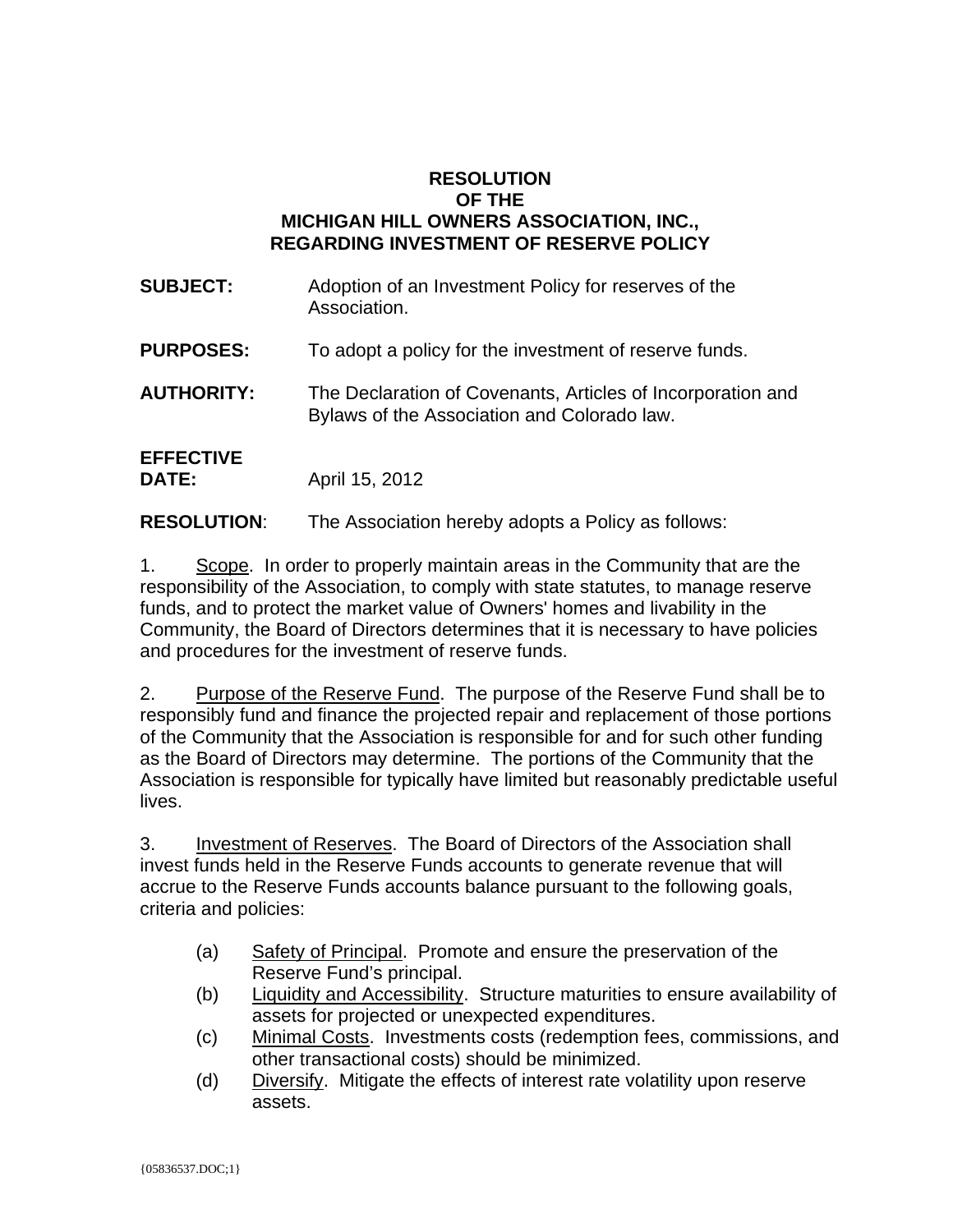(e) Return. Funds should be invested to seek the highest level of return.

4. Limitation on Investments. Unless otherwise approved by the Board, all investments will be FDIC (Federal Deposit Insurance Corporation) insured and/or guaranteed by the United States Government.

5. Investment Strategy. The investment strategy of the Association should emphasize a long-term outlook by diversifying the maturity dates of fixed-income instruments within the portfolio utilizing a laddered investment approach.

6. Independent Professional Investment Assistance. The Board of Directors of the Association may hire a qualified investment counselor to assist in formulating a specific investment strategy.

7. Review and Control. The Board shall review Reserve Fund investments periodically to ensure that the funds are receiving competitive yields and shall make prudent adjustments as needed.

8. Standard of Care. The officers and members of the Board of Directors shall make investment decisions in good faith, with the care an ordinarily prudent person in a like position would exercise under similar circumstances, and in a manner the Director or officer reasonably believes to be in the best interests of the Association in accordance with the Colorado Revised Nonprofit Corporation Act.

9. Definitions. Unless otherwise defined in this Resolution, words initially capitalized or terms defined in the Declaration of Covenants shall have the same meaning herein.

10. Supplement to Law. The provisions of this Resolution shall be in addition to and in supplement of the terms and provisions of the Declaration of Covenants and the law of the State of Colorado governing the community.

11. Deviations. In the event of emergencies or in the event the Board of Directors, in good faith, fails to fully comply with the above policy, such action taken will not invalidate the policy.

12. Amendment. This policy may be amended from time to time by the Board of Directors.